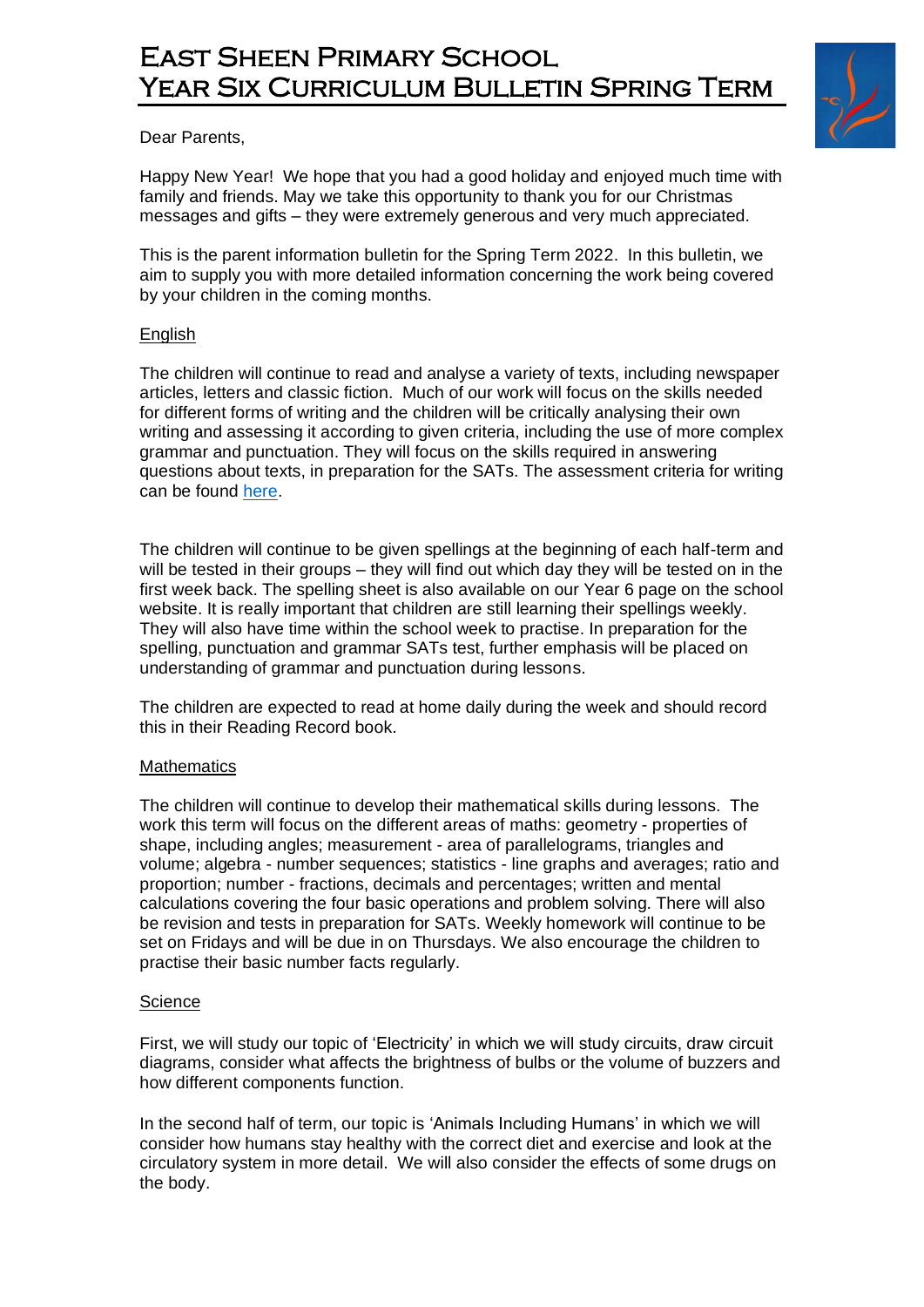# **Computing**

Through the year, we constantly refresh our knowledge and skills in e-safety. We will learn how to navigate the internet in an informed, safe and respectful way. Unit 5 Data Handling: Big Data 2 Before half-term, children will explore data usage and smart schools.

Unit 6 Inventing A Product After half-term, children will learn how to design a product. Children will evaluate, adapt and debug code to make it suitable and efficient for their needs; use a software program to design their products; and create their own websites and video adverts to promote their inventions.

# History/Geography: The Victorians

The children will be looking at a significant turning point in British history, namely the Industrial Revolution and the first railways. They will use primary and secondary sources to study the social and environmental impact of these major changes during the Victorian era such as city growth, child labour, home life, education, public health, trade and the Empire, transport and inventions. They will also be completing a case study of Queen Victoria and they will be exploring the geography of The British Empire.

# RE/PSHE

We will further our understanding of the Jewish faith in RE with a focus on festivals and celebrations. In PSHE, we discuss key themes such as celebrating difference, values in sport, relationships and being a responsible global citizen. Linked with this, all children in Year 6 will take part in the annual Junior Citizen Project at Holly Lodge in Richmond Park on **Monday 7th March.**

### Art & Design

The children will be learning about the work of William Morris. They will have the opportunity to observe and discuss a range of his pattern and design work. Their own artwork will be based on this theme. They will also examine the role of symmetry in art and look at still life drawing through the study of Patrick Caulfield. The children will develop their design and evaluation skills by designing a healthy sandwich.

### PE and Games

Pupils will continue to follow the sports programme taught by NSSport. They will also complete their modules on invasion games and gymnastics.

### Music

This term, children will continue to be taught music by specialist teacher, Miss Imogen Ridge. As well as weekly singing assemblies, when restrictions allow, and regular singing in class, children will listen to, perform and explore a wide range of music. In year 6 this term, the children will be exploring sound sources, lyrics and melody.

### French

This term Year 6 will learn to talk about their daily routine, times about their daily routine and what they have for breakfast. They will be given the opportunity to write